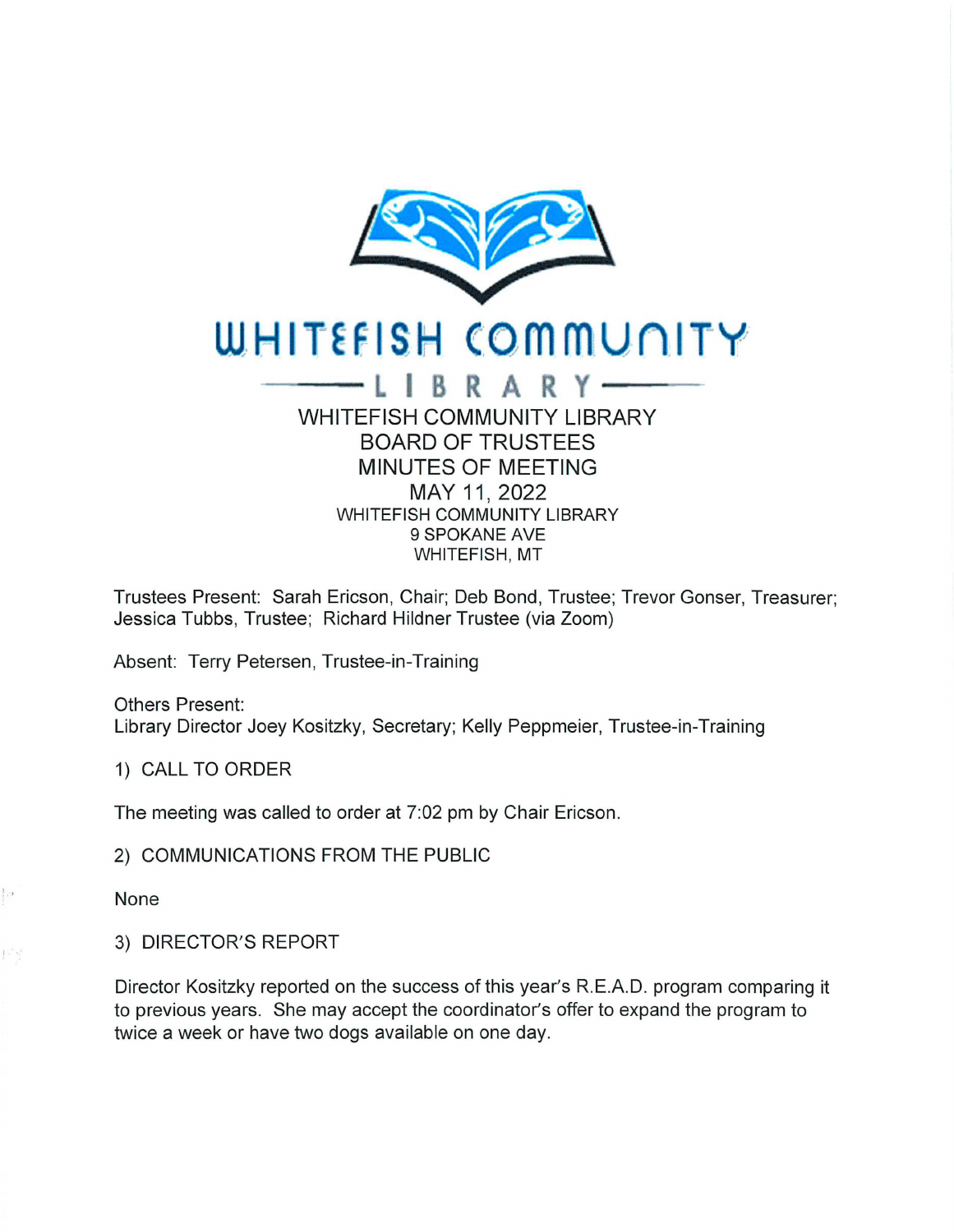Page #2 Trustees' Meeting Minutes May 11, 2022

She also gave a brief summary on a workshop she attended at MLA "What Keeps Me Awake at Night".

**4) OLD BUSINESS** 

a) Approval of April 13, 2022, Board of Trustees' Meeting Minutes

**MOTION:** 

Vice Chair Bond made a motion to approve the April 13, 2022, Board of Trustees' minutes. Trustee Tubbs seconded the motion. Motion passed unanimously.

Chair Ericson submitted minutes for the Executive Session April 13, 2022.

**MOTION:** 

Treasurer Gonser made a motion to approve the April 13, 2022 Executive Session. Vice Chair Bond seconded the motion. Motion passed unanimously.

b) Policies and Procedures

Director Kositzky will draft an amended policy reflecting changes the Trustees discussed regarding Policy 2022. Meeting Room and present it at the next meeting.

c) WLA Report

Kositzky reported there had been no WLA meeting since the last report.

d) Financials

No financials available since December 2021.

1) Endowment Update

Treasurer Gonser reported that there were no changes in the Whitefish Community Library's (WCL) Whitefish Community Foundation endowment since the last statement.

e) Budget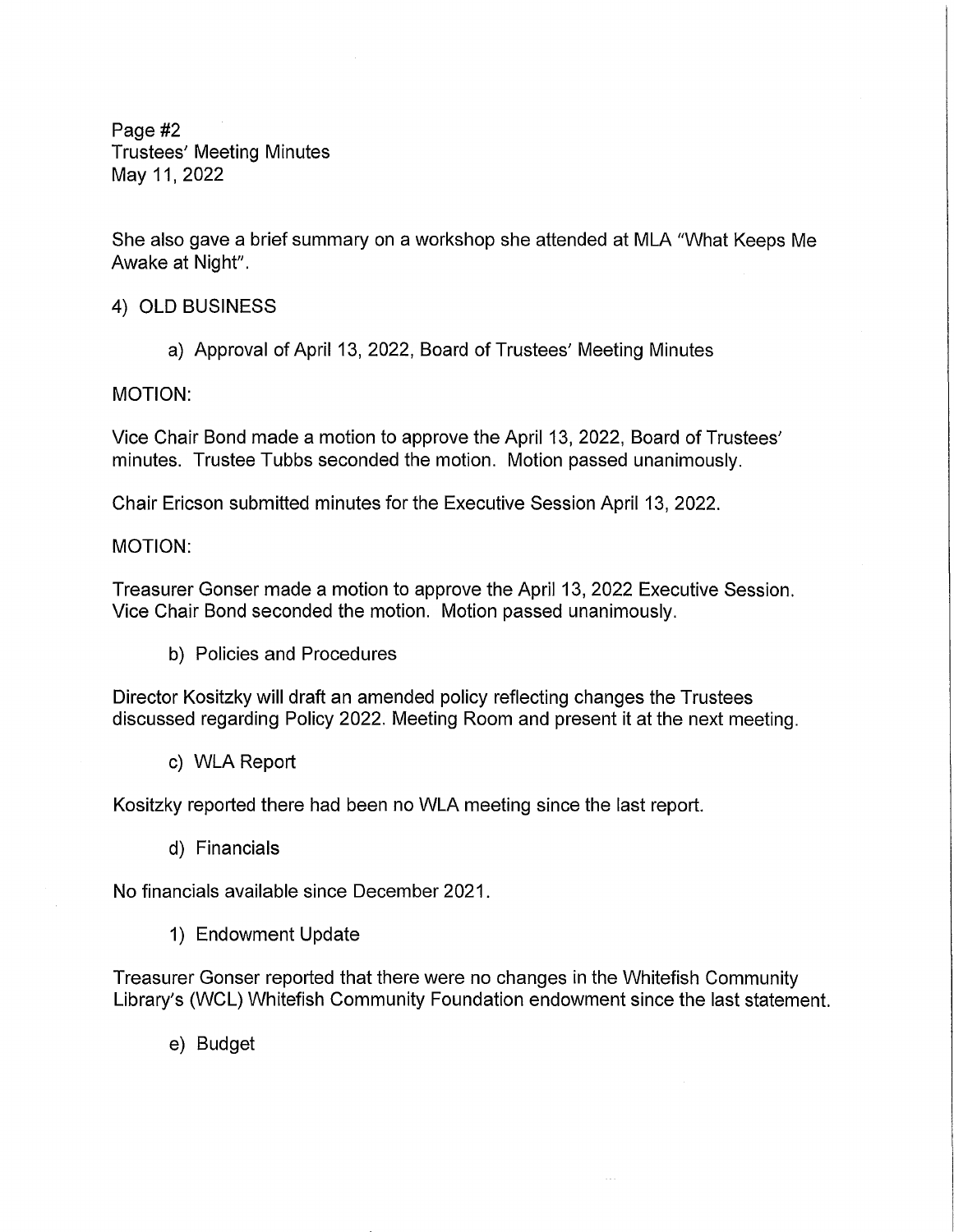Page #3 Trustees' Meeting Minutes May 11, 2022

Chair Ericson presented the Whitefish Community Library 2023 Preliminary Budget for approval before submitting it to the City Council. Kositzky reported that City Manager, Dana Smith had expressed her satisfaction with the proposed library budget.

## MOTION:

Treasurer Gonser made a motion to approve the 2023 Whitefish Community Library Preliminary Fiscal Budget. Vice Chair Bond seconded the motion. Motion passed unanimously.

f) COVID Update

Kositzky reported that there was nothing new to report.

g) Tamarack Federation Update

Chair Ericson handed out a summary of her attendance at the Tamarack Federation conference and gave a brief description of some of the workshops. She also encouraged the Trustees to consider attending next year's conference and reminded the Trustees that her term as Tamarack Federation Chair had expired. She reminded the Trustees that her position as Tamarack Federation Representative for the WCL Trustees would end on June 30, 2022 and the Trustees should be thinking about who they would like to replace.

h) Director's Goals

Director Kositzky reported that she has started working on a binder detailing the Director's duties for future reference.

i) Other Old Business

The Trustees agreed that is would be nice to create a concise, consolidated summary with the results of the recent 2022 Survey. Chair Ericson thanked Trustee Tubbs for creating the online version of the survey for people to complete and asked if it would be possible to post the results. All agreed that a summary should be created for patrons. Kositzky reported that the results are in a 3-ring binder at the circulation desk.

Trustee Hildner suggested that a summary should be presented to the City Council at the Budget Hearing.

5) NEW BUSINESS